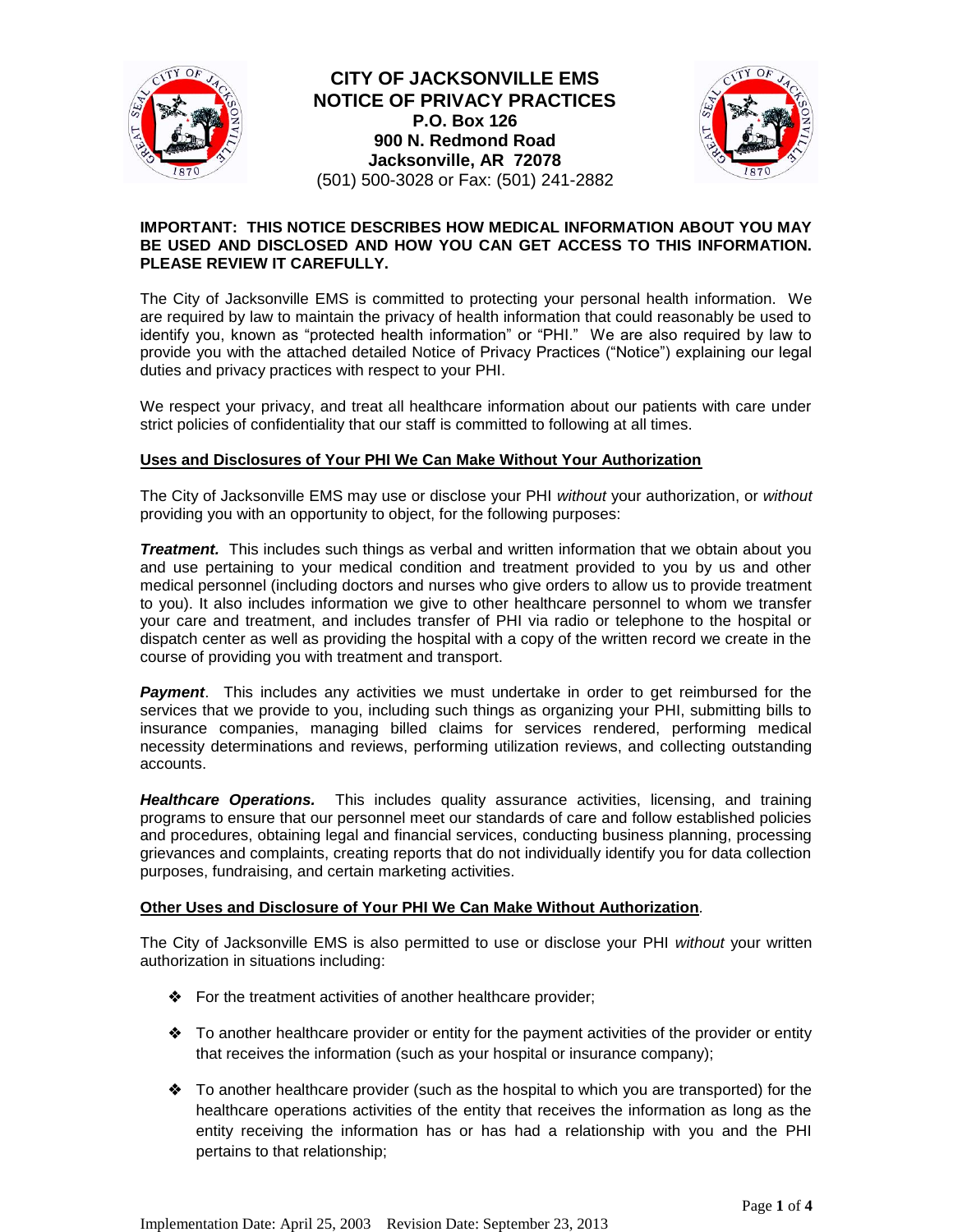- ❖ For healthcare fraud and abuse detection or for activities related to compliance with the law;
- ❖ To a family member, other relative, or close personal friend or other individual involved in your care if we obtain your verbal agreement to do so or if we give you an opportunity to object to such a disclosure and you do not raise an objection. We may also disclose health information to your family, relatives, or friends if we infer from the circumstances that you would not object. For example, we may assume that you agree to our disclosure of your personal health information to your spouse when your spouse has called the ambulance for you. In situations where you are incapable of objecting (because you are not present or due to your incapacity or medical emergency), we may, in our professional judgment, determine that a disclosure to your family member, relative, or friend is in your best interest. In that situation, we will disclose only health information relevant to that person's involvement in your care. For example, we may inform the person who accompanied you in the ambulance that you have certain symptoms and we may give that person an update on your vital signs and treatment that is being administered by our ambulance crew;
- ❖ To a public health authority in certain situations (such as reporting a birth, death or disease, as required by law), as part of a public health investigation, to report child or adult abuse, neglect or domestic violence, to report adverse events such as product defects, or to notify a person about exposure to a possible communicable disease, as required by law;
- ❖ For health oversight activities including audits or government investigations, inspections, disciplinary proceedings, and other administrative or judicial actions undertaken by the government (or their contractors) by law to oversee the healthcare system;
- ❖ For judicial and administrative proceedings, as required by a court or administrative order, or in some cases in response to a subpoena or other legal process;
- ❖ For law enforcement activities in limited situations, such as when there is a warrant for the request, or when the information is needed to locate a suspect or stop a crime;
- ❖ For military, national defense and security and other special government functions;
- ❖ To avert a serious threat to the health and safety of a person or the public at large;
- ❖ For workers' compensation purposes, and in compliance with workers' compensation laws;
- ❖ To coroners, medical examiners, and funeral directors for identifying a deceased person, determining cause of death, or carrying on their duties as authorized by law;
- ❖ If you are an organ donor, we may release health information to organizations that handle organ procurement or organ, eye or tissue transplantation, or to an organ donation bank, as necessary to facilitate organ donation and transplantation; and
- ❖ For research projects, but this will be subject to strict oversight and approvals and health information will be released only when there is a minimal risk to your privacy and adequate safeguards are in place in accordance with the law.

### **Uses and Disclosures of Your PHI That Require Your Written Consent**

Any other use or disclosure of PHI, other than those listed above, will only be made with your written authorization (the authorization must specifically identify the information we seek to use or disclose, as well as when and how we seek to use or disclose it). Specifically, we must obtain your written authorization before using or disclosing your: (a) psychotherapy notes, other than for the purpose of carrying out our own treatment, payment, or health care operations purposes, (b) PHI for marketing when we receive payment to make a marketing communication; or (c) PHI when engaging in a sale of your PHI.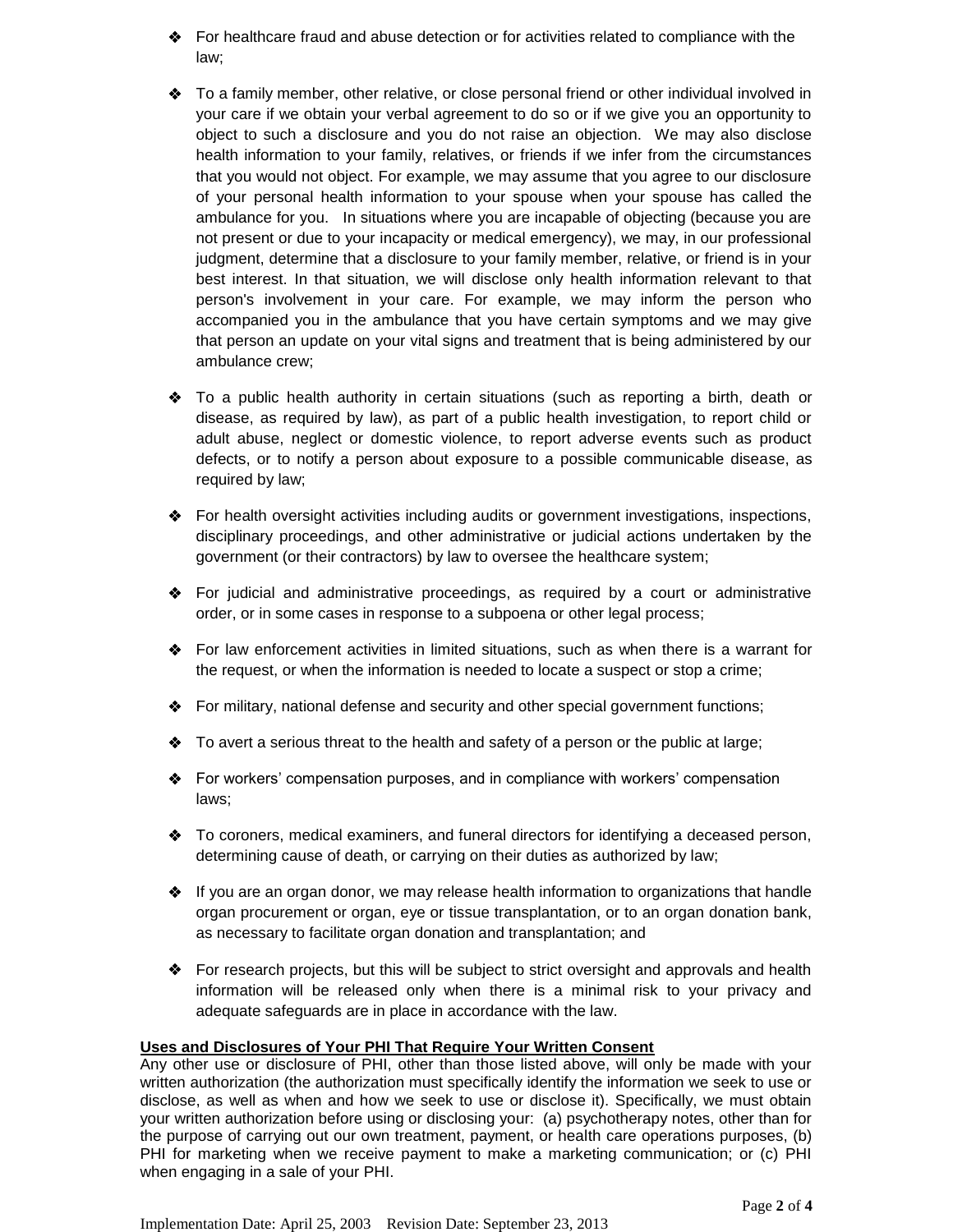**You may revoke your authorization at any time, in writing, except to the extent that we have already used or disclosed medical information in reliance on that authorization.**

#### **Your Rights Regarding Your PHI**

As a patient, you have a number of rights with respect to your PHI, including:

*Right to access, copy or inspect your PHI*. You have the right to inspect and copy most of the medical information that we collect and maintain about you. Requests for access to your PHI should be made in writing to our HIPAA Compliance Officer. In limited circumstances, we may deny you access to your medical information, and you may appeal certain types of denials. We have available forms to request access to your PHI, and we will provide a written response if we deny you access and let you know your appeal rights. If you wish to inspect and copy your medical information, you should contact Nikki Wilmoth, our HIPAA Compliance Officer.

We will normally provide you with access to this information within 30 days of your written request. If we maintain your medical information in electronic format, then you have a right to obtain a copy of that information in an electronic format. In addition, if you request that we transmit a copy of your PHI directly to another person, we will do so provided your request is in writing, signed by you (or your representative), and you clearly identify the designated person and where to send the copy of your PHI.

We may also charge you a reasonable cost-based fee for providing you access to your PHI, subject to the limits of applicable state law.

*Right to request an amendment of your PHI*. You have the right to ask us to amend protected health information that we maintain about you. Requests for amendments to your PHI should be made in writing and you should contact Nikki Wilmoth, our HIPAA Compliance Officer if you wish to make a request for amendment and fill out an amendment request form.

When required by law to do so, we will amend your information within 60 days of your request and will notify you when we have amended the information. We are permitted by law to deny your request to amend your medical information in certain circumstances, such as when we believe that the information you have asked us to amend is correct.

*Right to request an accounting of uses and disclosures of your PHI. You may request an* accounting from us of disclosures of your medical information. If you wish to request an accounting of disclosures of your PHI that are subject to the accounting requirement, you should contact Nikki Wilmoth, our HIPAA Compliance Officer and make a request in writing.

You have the right to receive an accounting of certain disclosures of your PHI made within six (6) years immediately preceding your request. But, we are not required to provide you with an accounting of disclosures of your PHI: (a) for purposes of treatment, payment, or healthcare operations; (b) for disclosures that you expressly authorized; (c) disclosures made to you, your family or friends, or (d) for disclosures made for law enforcement or certain other governmental purposes.

*Right to request restrictions on uses and disclosures of your PHI.* You have the right to request that we restrict how we use and disclose your medical information for treatment, payment, or healthcare operations purposes, or to restrict the information that is provided to family, friends, and other individuals involved in your healthcare. However, we are only required to abide by a requested restriction under limited circumstances, and it is generally our policy that we will not agree to any restrictions unless required by law to do so. If you wish to request a restriction on the use or disclosure of your PHI, you should contact Nikki Wilmoth, our HIPAA Compliance Officer and make a request in writing.

The City of Jacksonville EMS is required to abide by a requested restriction when you ask that we not release PHI to your health plan (insurer) about a service for which you (or someone on your behalf) have paid the City of Jacksonville EMS in full. We are also required to abide by any restrictions that we agree to. Notwithstanding, if you request a restriction that we agree to, and the information you asked us to restrict is needed to provide you with emergency treatment, then we may disclose the PHI to a healthcare provider to provide you with emergency treatment.